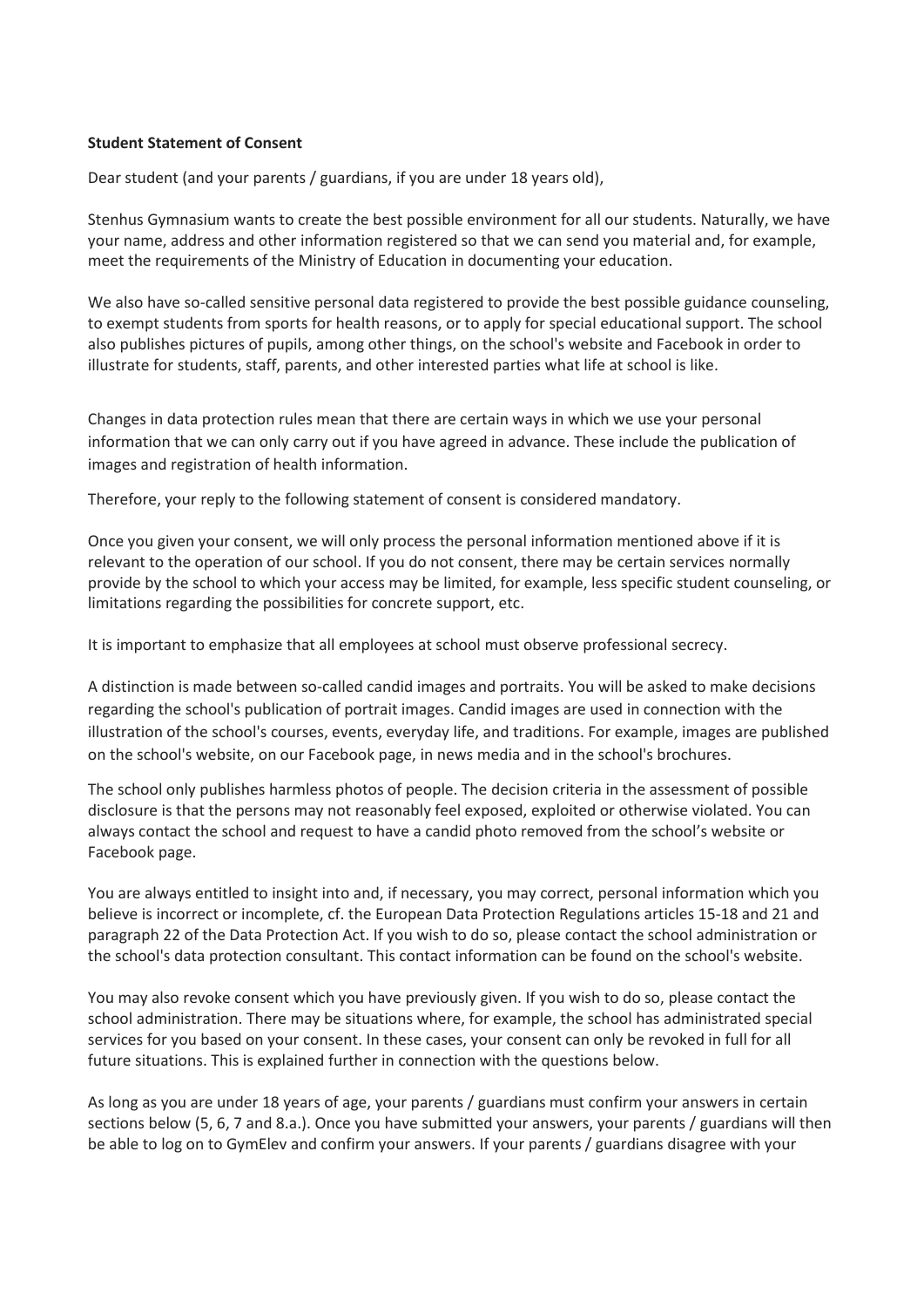answers, your parent's / guardian's response will be considered the valid answer. When you turn 18, you may change the answers you wish to yourself.

If you have any questions about the consent statement, please contact the school administration.

## **1. Publication of photographic and live images (movie / video) (portraits)**

May the school publish your photo and film / video of you on Lectio; or the Internet, for example, on YouTube, Facebook or the school's website, in promotional material such as brochures, and in features that appear in cinemas or similar places?

The purpose of publishing photographic and live images: Illustration of everyday life at school, school events, and traditions at school as part of the school's external profile.

Consequences of non-consent: Photos and films / videos which include your portrait will not be published.

Consequences if consent is revoked at a later date: The school ceases to use portrait images of you. Your photo and film / video of you will be removed from the media on which it has been published to the extent that it is technically possible. Photos / videos already posted on Facebook according to your prior consent will not be able to be removed again, cf. Facebook's current terms.

### **2. Publication of the names of graduates in local newspapers**

May the school send your name to local newspapers in connection with the publication of a list of the school's graduating class?

The purpose of publishing the names: Illustrating the traditions of the school and as part of public interest in the school's graduates.

Consequences if consent is not given: Your name will not be sent to local newspapers for publication.

Consequence if consent is revoked at a later date: Going forward, your name will not be sent to local newspapers for publication.

# **3. Registration and processing of sensitive personal information that you provide to the school during your period of attendance.**

May the school register and use sensitive personal information about your well-being and health which you / your parents / guardians give the school?

The purpose of registering information: For example, to document absences in the form of a statement from your doctor, and to document specific needs in terms of your well-being and your potential for completing specific subjects and your education in general.

Consequences if consent is not given: The school will not register the information about you. The guidance counselor will not keep sensitive personal information on file, and, therefore, counseling will be provided on a more general level. This may, in some circumstances, mean that the school cannot support you as well